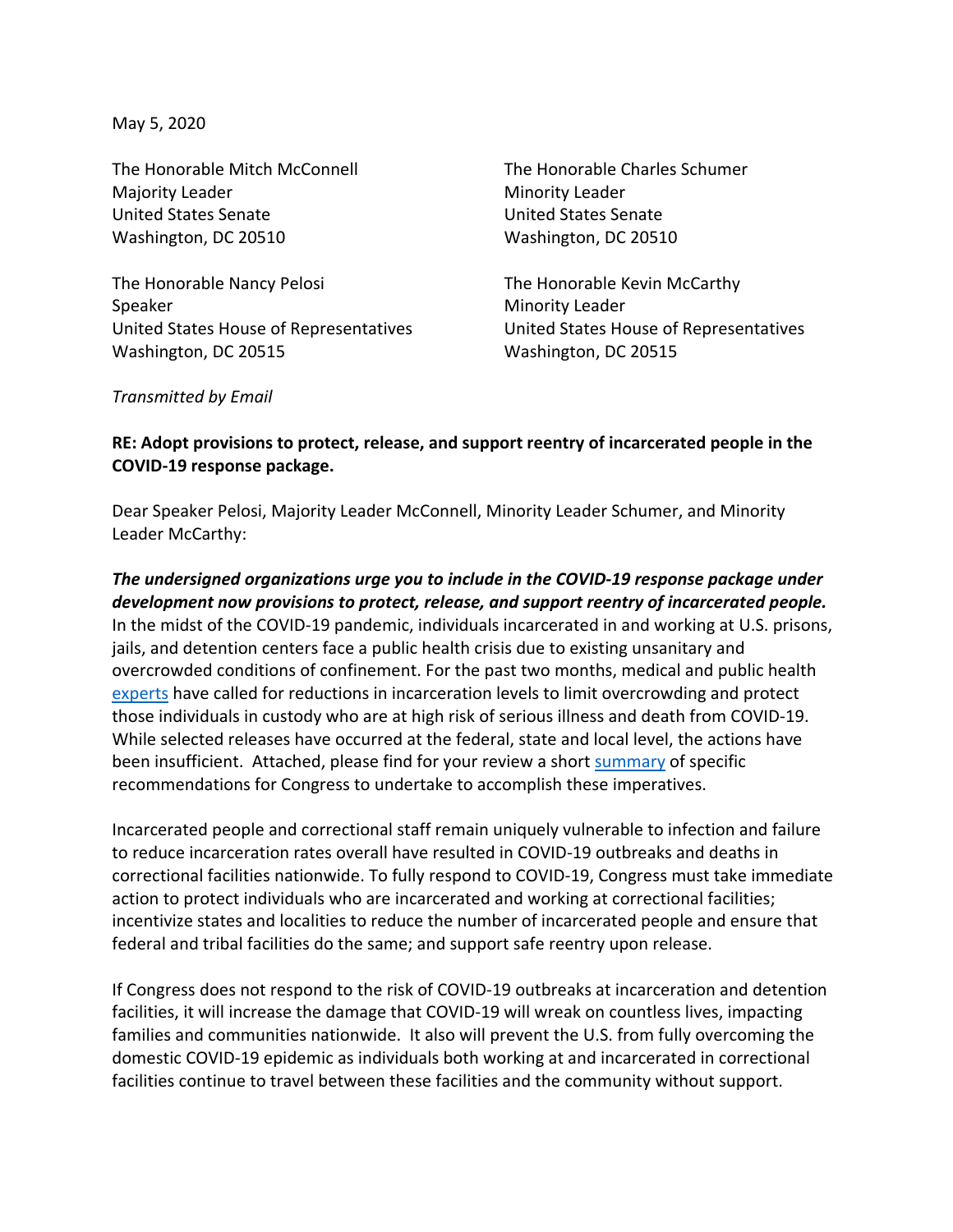Thank you for your time and consideration of this important issue. If you have questions or need additional information, please contact Justice Roundtable Reentry Working Group Co-Chair Jenny Collier at [jcollier@colliercollective.org,](mailto:jcollier@colliercollective.org) Justice Roundtable Sentencing Reform Working Group Co-Chair Kara Gotsch at [kgotsch@sentencingproject.org,](mailto:kgotsch@sentencingproject.org) or Justice Roundtable Convener Nkechi Taifa at [nkechi@thetaifagroup.com.](mailto:nkechi@thetaifagroup.com)

Sincerely,

ACLU African American Juvenile Justice Project Akron Votes Aleph Institute Association for Ambulatory Behavioral Healthcare Black Family Summit Braxton Institute Bread for the World Campaign for Youth Justice CAN-DO Foundation Center for American Progress Center for Disability Rights Center for Law and Social Policy Church of Scientology National Affairs Office Coalition for Juvenile Justice Community Catalyst Community Healing Network, Inc. Criminalization of Poverty Project at IPS CURE (Citizens United for Rehabilitation of Errants) CURE-DC Demand Justice Drug Policy Alliance Equal Justice USA Greater Akron Canton Chapter of the National Association of Black Social Workers Health in Justice Action Lab, Northeastern University Heartland Alliance HIRE Network Human Rights for Kids Innocence Project Just Futures Law Justice For Families Justice Policy Institute Justice Strategies Juvenile Justice Coalition Law Enforcement Action Partnership Legal Action Center